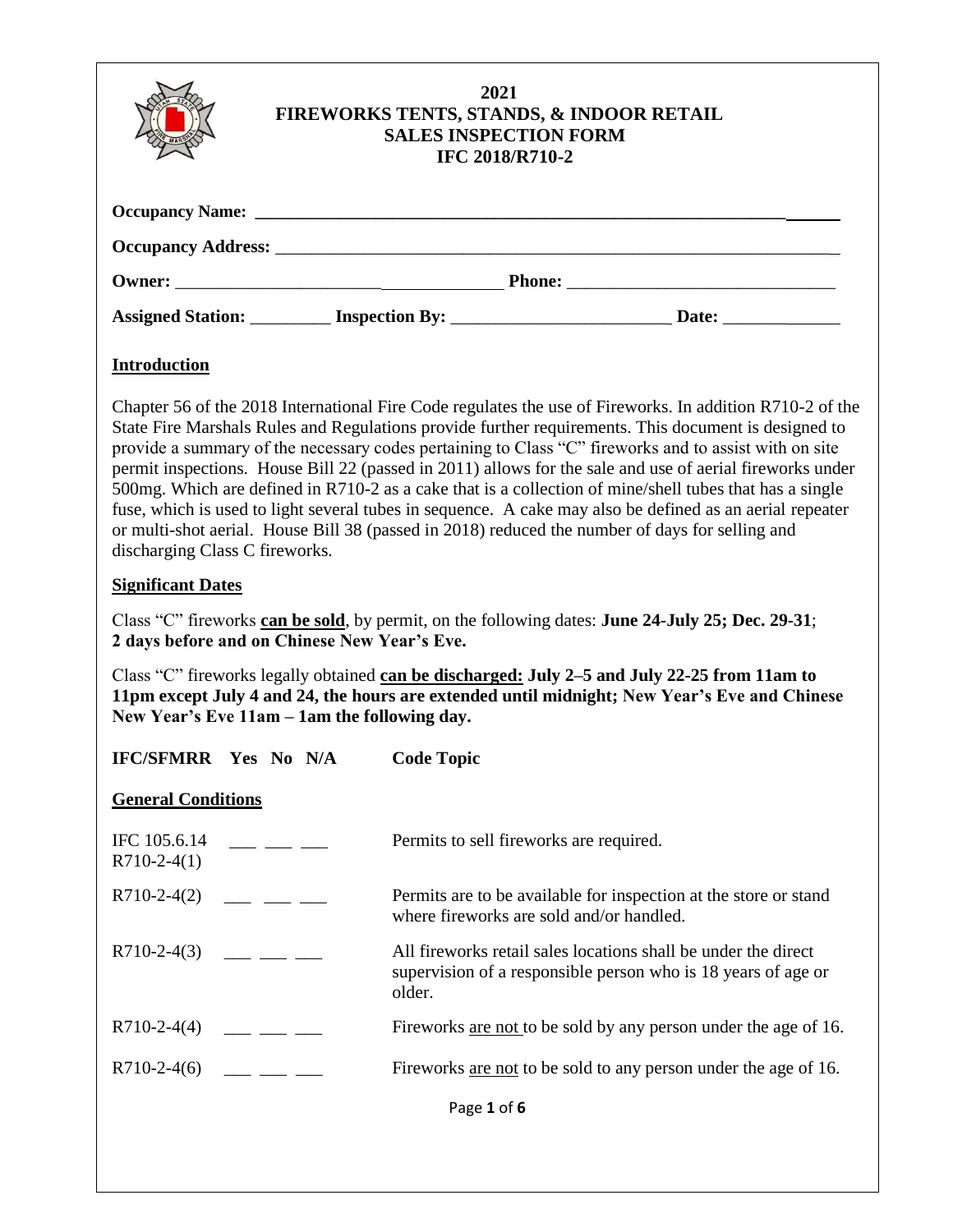| <b>IFC/SFMRR Yes No N/A</b>        | <b>Code Topic</b>                                                                                                                                                                                                                                                                                                                                                                                                                                                                                                                                                                                                                                                                                                                                                                                         |
|------------------------------------|-----------------------------------------------------------------------------------------------------------------------------------------------------------------------------------------------------------------------------------------------------------------------------------------------------------------------------------------------------------------------------------------------------------------------------------------------------------------------------------------------------------------------------------------------------------------------------------------------------------------------------------------------------------------------------------------------------------------------------------------------------------------------------------------------------------|
| <b>Required Signs</b>              |                                                                                                                                                                                                                                                                                                                                                                                                                                                                                                                                                                                                                                                                                                                                                                                                           |
| $R710-2-4(10)$ ___ __ __           | A sign that is clearly visible to the general public shall be posted<br>at all fireworks sales locations indicating the legal dates for the<br>discharge of fireworks.                                                                                                                                                                                                                                                                                                                                                                                                                                                                                                                                                                                                                                    |
| $R710-2-4(9)$ ___ __ __            | No smoking signs are to be conspicuously posted at all outdoor<br>fireworks sales and storage locations.                                                                                                                                                                                                                                                                                                                                                                                                                                                                                                                                                                                                                                                                                                  |
| $R710-2-7(3)$ ___ __ __            | Wherever aerial devices are sold there shall be signage with<br>minimum font of one inch, to warn and inform the customer of<br>the dangers of aerial devices and the signage shall state the<br>following:<br>-Aerial fireworks are designed to travel up to 150 feet into the air<br>and then explode.<br>-Aerial fireworks shall be placed on a hard level surface<br>outdoors, in a clear and open area prior to ignition.<br>-Anyone under the age of 16 shall not handle or operate aerial<br>fireworks.<br>-Ignition of aerial fireworks shall be a minimum of 30 feet from<br>any structure or vertical obstruction.<br>-Aerial fireworks shall not be ignited within 150 feet of the point<br>of sale.<br>-Please read and obey all safe handling instructions before using<br>aerial fireworks. |
| <b>Fireworks Storage</b>           |                                                                                                                                                                                                                                                                                                                                                                                                                                                                                                                                                                                                                                                                                                                                                                                                           |
| IFC 5601.2.1<br>$R710-2-4(8)$      | Fireworks <b>are not</b> allowed to be stored within 100 feet of a place<br>of habitation. Furthermore, storage of fireworks is not to be<br>located in a residence to include attached garages                                                                                                                                                                                                                                                                                                                                                                                                                                                                                                                                                                                                           |
| <b>Portable Fire Extinguishers</b> |                                                                                                                                                                                                                                                                                                                                                                                                                                                                                                                                                                                                                                                                                                                                                                                                           |
| $R710-2-4(11)$ ___ __ __           | Fireworks retail sales locations are to have an approved<br>portable fire extinguisher having a minimum 2A rating.                                                                                                                                                                                                                                                                                                                                                                                                                                                                                                                                                                                                                                                                                        |
| NFPA 10-6.1.3.1-2                  | Fire extinguishers shall be conspicuously located where they are<br>readily accessible & immediately available in case of fire and<br>located along normal paths of travel including exits, or as<br>required by the local AHJ.                                                                                                                                                                                                                                                                                                                                                                                                                                                                                                                                                                           |
| IFC 906.2                          | Portable Fire Extinguishers, Mounted, Tagged and Serviced                                                                                                                                                                                                                                                                                                                                                                                                                                                                                                                                                                                                                                                                                                                                                 |
| IFC 906.6                          | Fire extinguishers shall <b>not be</b> obstructed or obscured from view.                                                                                                                                                                                                                                                                                                                                                                                                                                                                                                                                                                                                                                                                                                                                  |
|                                    | Page 2 of 6                                                                                                                                                                                                                                                                                                                                                                                                                                                                                                                                                                                                                                                                                                                                                                                               |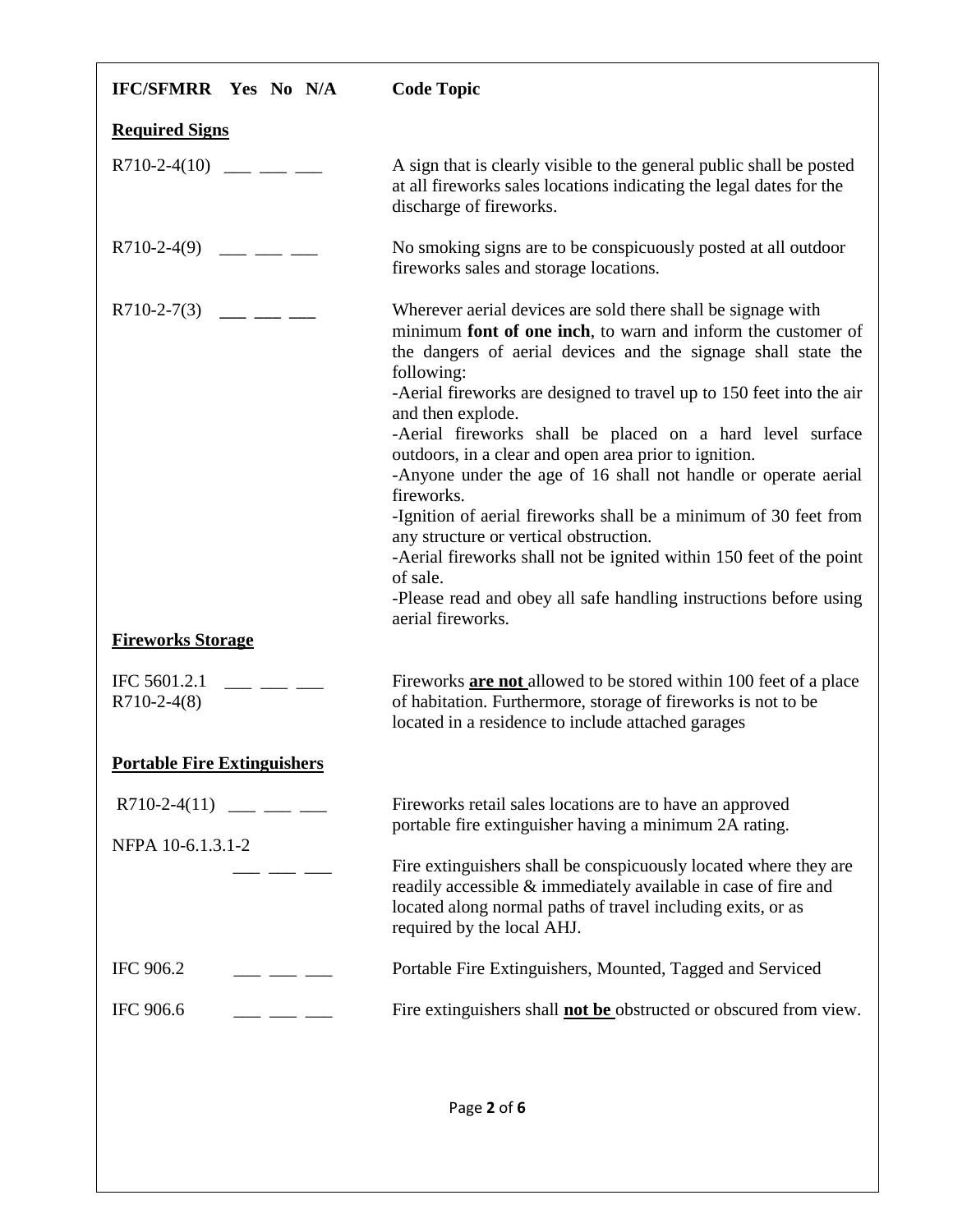| <b>IFC/SFMRR Yes No N/A</b>                                | <b>Code Topic</b>                                                                                                                                                                                                                                                          |  |
|------------------------------------------------------------|----------------------------------------------------------------------------------------------------------------------------------------------------------------------------------------------------------------------------------------------------------------------------|--|
| <b>Fire Protection Systems (For Indoor Locations Only)</b> |                                                                                                                                                                                                                                                                            |  |
| IFC 901.6.1                                                | Fire Sprinkler System Testing Annually (tagged)                                                                                                                                                                                                                            |  |
| IFC 901.6.1<br>$  -$                                       | Fire Alarm System Testing Annually (tagged)                                                                                                                                                                                                                                |  |
| <b>Indoor Sales</b>                                        |                                                                                                                                                                                                                                                                            |  |
| $R710-2-5(1)$ ___ __ __                                    | Display of fireworks inside of buildings shall be so located to<br>ensure constant visual supervision.                                                                                                                                                                     |  |
| $R710-2-5(2)$ ___ __ __                                    | The area where fireworks are displayed or stored shall be at least<br>50 feet from any flammable liquid or gas, or other highly<br>combustible material.                                                                                                                   |  |
| $R710-2-5(3)$ ___ __ __                                    | The retails sales display of fireworks shall not be placed in<br>locations that would impede egress from the building.                                                                                                                                                     |  |
| $R710-2-5(4)$ ___ __ __                                    | In buildings protected by a sprinkler system, display of fireworks<br>shall not exceed 25% of the retail sales floor area or exceed 600<br>square feet, whichever is less.                                                                                                 |  |
| $R710-2-5(5)$ ___ __ __                                    | In buildings not protected by a sprinkler system, display shall not<br>exceed 125 lbs. of pyrotechnic composition. Where weight of<br>pyrotechnic composition is not known, 25% of the gross weight<br>of the fireworks shall be permitted to be used for determination    |  |
| <b>Outdoor Sales</b>                                       |                                                                                                                                                                                                                                                                            |  |
| IFC 5601.2.2                                               | Firework stands are not to be constructed or set up upon a<br>highway, sidewalk, public property, or in an assembly or<br>educational occupancy.                                                                                                                           |  |
| IFC 3103.9                                                 | Temporary stands; trailers and tents used for the retail sales of<br>fireworks shall be constructed in such as way as to prevent<br>collapse. Tents shall be adequately roped, braced and anchored to<br>withstand the elements of weather and to prevent against collapse |  |
| IFC 3104.2-4                                               | Tents shall have a flame-resistant treatment, certified by a label<br>that is affixed to the tent fabric indicating the date that the fabric<br>was treated and in compliance with NFPA 701.                                                                               |  |
| $R710-2-6(2)$ ___ __ __                                    | The general public shall not be allowed to enter a temporary<br>stand or trailer where fireworks are sold and/or handled.                                                                                                                                                  |  |
| $R710-2-4(7)$                                              | All outdoor retail sales locations for fireworks are to be kept<br>clear of dry grass or other combustible materials for a distance of<br>at least 25 feet in all directions.<br>Page 3 of 6                                                                               |  |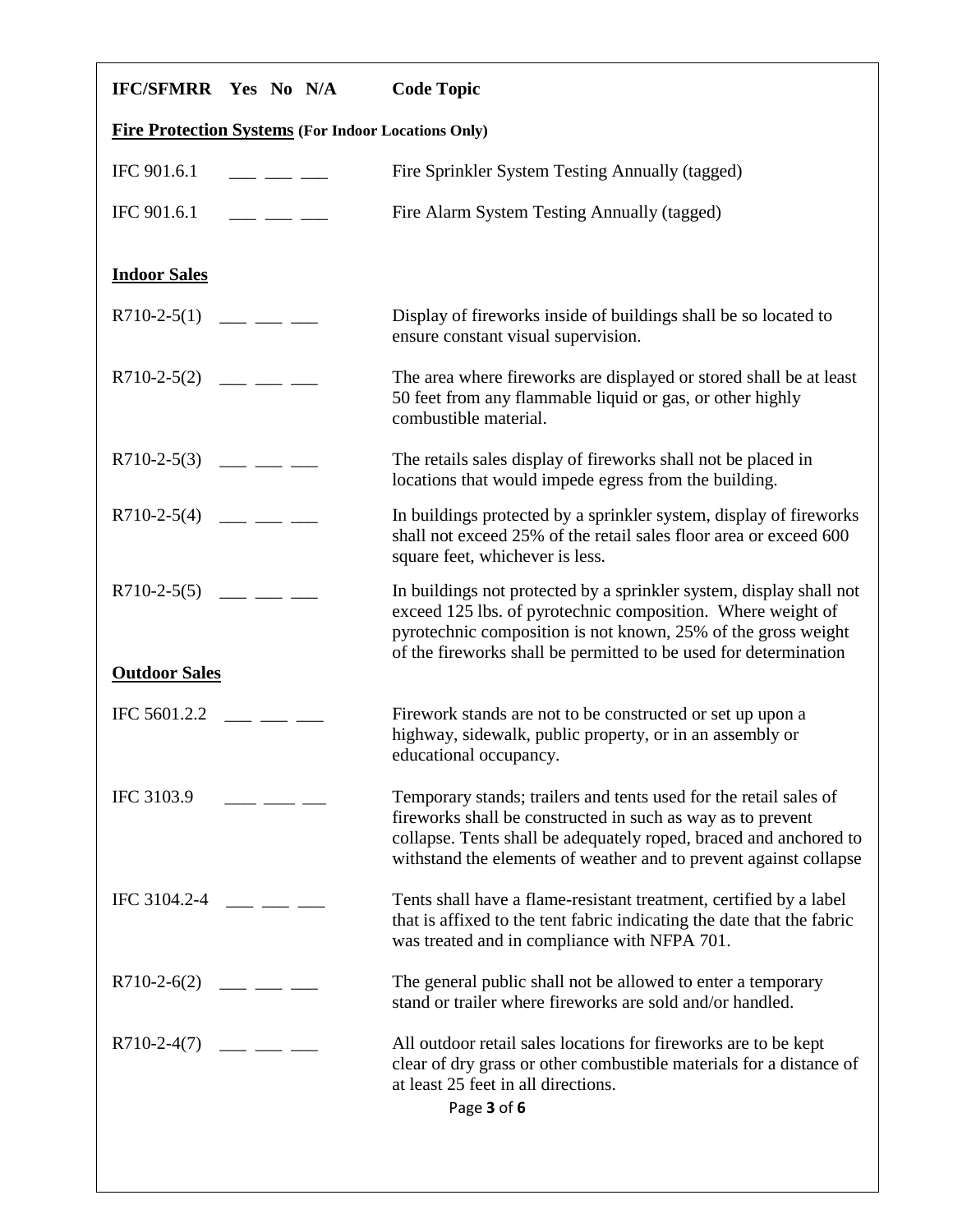| <b>IFC/SFMRR Yes No N/A</b>              | <b>Code Topic</b>                                                                                                                                                                                                                                                                                                                                                                                                              |
|------------------------------------------|--------------------------------------------------------------------------------------------------------------------------------------------------------------------------------------------------------------------------------------------------------------------------------------------------------------------------------------------------------------------------------------------------------------------------------|
| $R710-2-6(3)$                            | Each stand, trailer or tent less than 200 square feet shall have a<br>minimum three (3) foot wide unobstructed aisle running the<br>length of the stand, trailer or tent.                                                                                                                                                                                                                                                      |
| $R710-2-6(4)$<br><u> Lindje von de s</u> | All tents where customers enter inside shall have a minimum<br>three (3) foot wide unobstructed aisle and two separate exits<br>located a reasonable distance apart and so located that if one is<br>blocked the other will be available.                                                                                                                                                                                      |
| $R710-2-6(5)$                            | The area used for the sale of fireworks in stands, trailers, or tents<br>shall be arranged to permit the customer to only touch or handle<br>prepackaged fireworks. All non pre-packaged fireworks shall be<br>displayed in a manner, which prevents the fireworks from being<br>handled by the customer without the direct intervention of the<br>retailer who shall be able to maintain visual contact with the<br>customer. |
| $R710-2-6(6)$ ___ __ __                  | Temporary stands; trailers or tents for the sale of fireworks shall<br>be located at least 50 feet from other stands, trailers, tents, LPG<br>flammable liquid or gas storage and dispensing units.                                                                                                                                                                                                                            |
| $R710-2-6(7)$<br>$R710-2-6(7)(a)$        | If the stand or trailer is used for the overnight storage of the<br>fireworks, it shall be equipped with suitable locking devices to<br>prevent unauthorized entry. Tents shall not be used for overnight<br>storage of fireworks unless onsite security is provided.                                                                                                                                                          |
| $R710-2-6(8)$                            | No person shall be allowed to sleep in any temporary fireworks<br>stand, trailer or tent.                                                                                                                                                                                                                                                                                                                                      |
| $R710-2-6(9)$<br>$R710-2-6(9)(a)$        | Fireworks stands, trailers or tents shall not be illuminated or<br>heated by any device requiring an open flame or exposed heating<br>elements. All heaters shall be approved by the AHJ.                                                                                                                                                                                                                                      |
| $R710-2-6(10)$ ___ __ __                 | All illumination and wiring shall be installed in accordance with<br>the temporary wiring section of the National Electrical Code and<br>the AHJ.                                                                                                                                                                                                                                                                              |
|                                          |                                                                                                                                                                                                                                                                                                                                                                                                                                |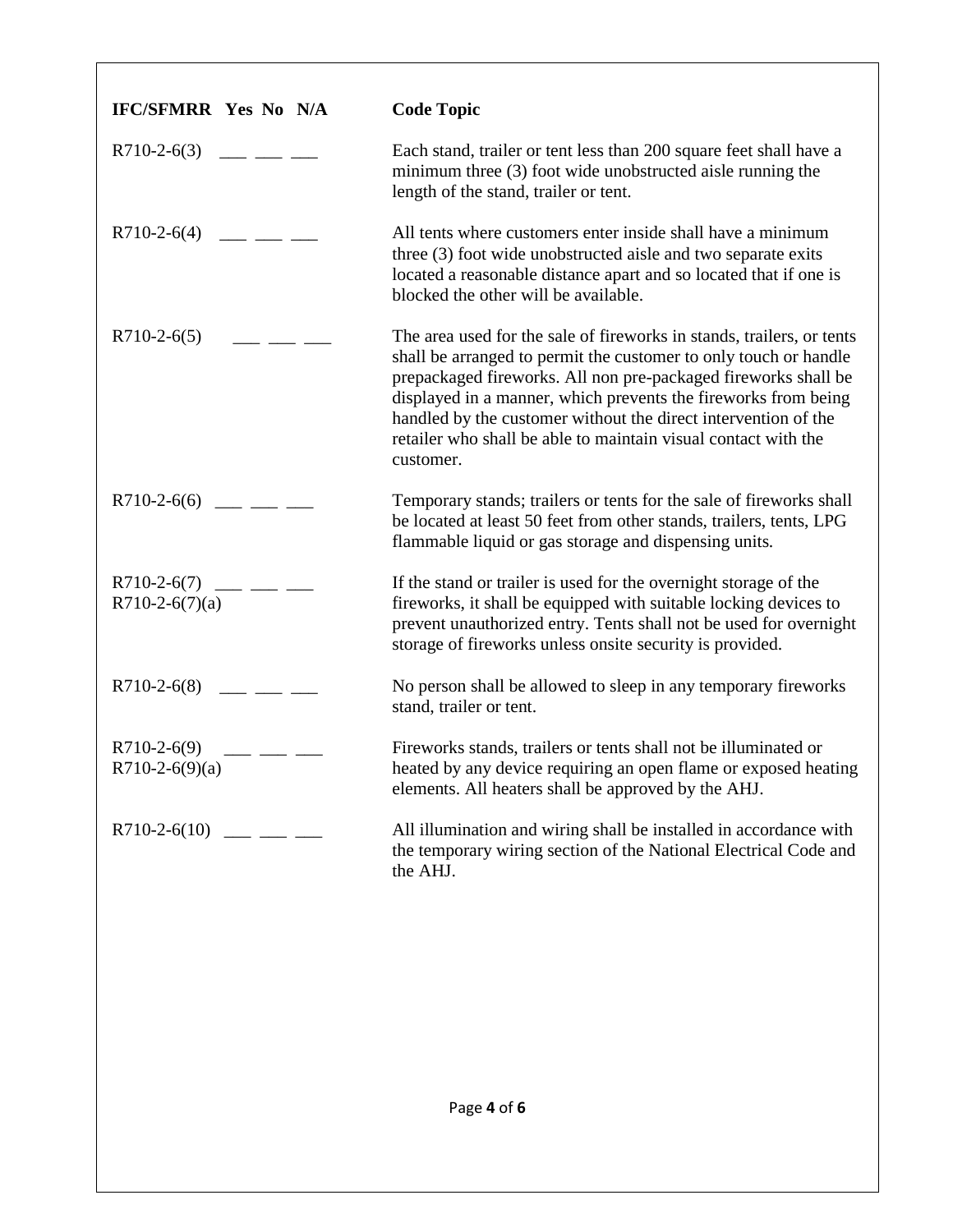| <b>IFC/SFMRR</b><br>Yes No N/A             | <b>Code Topic</b>                                                                                                                                                                                                                                                                                                                                                                                                                                                                                                                                                                                                                                                                                                                                                                                           |  |
|--------------------------------------------|-------------------------------------------------------------------------------------------------------------------------------------------------------------------------------------------------------------------------------------------------------------------------------------------------------------------------------------------------------------------------------------------------------------------------------------------------------------------------------------------------------------------------------------------------------------------------------------------------------------------------------------------------------------------------------------------------------------------------------------------------------------------------------------------------------------|--|
| <b>Aerial Sales</b>                        |                                                                                                                                                                                                                                                                                                                                                                                                                                                                                                                                                                                                                                                                                                                                                                                                             |  |
| $R710-2-7(1)$<br>R710-2-7(1) (a) ___ __ __ | Choice of either (a) or (b):<br>Provide constant supervision by direct line of sight by a<br>designated store employee where the aerial display is not more                                                                                                                                                                                                                                                                                                                                                                                                                                                                                                                                                                                                                                                 |  |
| $R710-2-7(1)(b)$ ___ __ __                 | than 25 feet from the employees work station.<br>Provide constant visual supervision by direct line of sight by a<br>store employee when all of the following requirements are met:                                                                                                                                                                                                                                                                                                                                                                                                                                                                                                                                                                                                                         |  |
| R710-2-7(1)(b)(i) ___ __ __                | The aerial display shall not be more than 40 feet from the<br>designated employee's workstation.                                                                                                                                                                                                                                                                                                                                                                                                                                                                                                                                                                                                                                                                                                            |  |
| R710-2-7(1)(b)(ii) ___ __ __               | The aerial devices are restrained by using at least one of                                                                                                                                                                                                                                                                                                                                                                                                                                                                                                                                                                                                                                                                                                                                                  |  |
| $R710-2-7(1)(A)$                           | the following methods:<br>The aerial devices are placed in a bin or bins that<br>meets the definition stated in Section 2.3 of these                                                                                                                                                                                                                                                                                                                                                                                                                                                                                                                                                                                                                                                                        |  |
| $R710-2-7(1)(B)$                           | rules.<br>The aerial device shall have an additional layer of<br>packaging requiring that the additional layer of<br>packaging be punctured or torn to gain access to the                                                                                                                                                                                                                                                                                                                                                                                                                                                                                                                                                                                                                                   |  |
| $R710-2-7(1)(C)$                           | fuse cover.<br>Place the aerial devices in an area that is physically<br>separated from the public so that the customer cannot<br>handle the aerial devices without the assistance of an<br>employee.                                                                                                                                                                                                                                                                                                                                                                                                                                                                                                                                                                                                       |  |
| $R710-2-7(2)$                              | Where aerial devices are sold in permanent structures, the aerial<br>device display shall be placed in a location that gives the<br>customer access to the aerial devices just before the customer<br>checks out and exits the store.                                                                                                                                                                                                                                                                                                                                                                                                                                                                                                                                                                       |  |
| $R710-2-7(3)$                              | Wherever aerial devices are sold, there shall be signage with a<br>minimum font of one inch to warn and inform the customer of<br>the dangers of aerial devices and the signage shall state the<br>following:<br>-Aerial fireworks are designed to travel up to 150 feet into the air<br>and then explode.<br>-Aerial fireworks shall be placed on a hard level surface<br>outdoors, in a clear and open area prior to ignition.<br>-Anyone under the age of 16 shall not handle or operate aerial<br>fireworks.<br>-Ignition of aerial fireworks shall be a minimum of 30 feet from<br>any structure or vertical obstruction.<br>-Aerial fireworks shall not be ignited within 150 feet of the point<br>of sale.<br>-Please read and obey all safe handling instructions before using<br>aerial fireworks. |  |
|                                            | Page 5 of 6                                                                                                                                                                                                                                                                                                                                                                                                                                                                                                                                                                                                                                                                                                                                                                                                 |  |